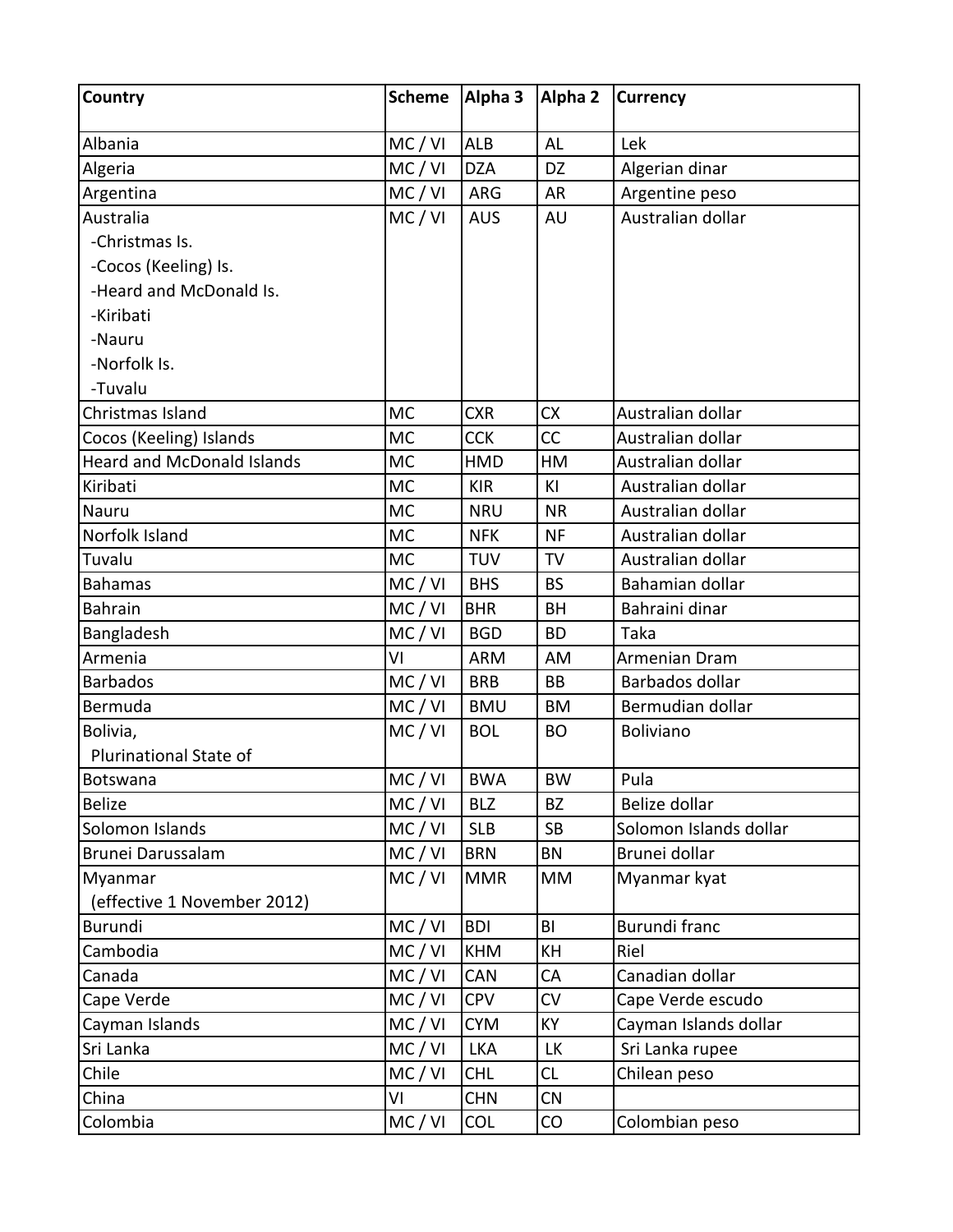| Comoros                                | MC / VI   | <b>COM</b> | KM        | Comoro franc           |
|----------------------------------------|-----------|------------|-----------|------------------------|
| Costa Rica                             | MC/VI     | <b>CRI</b> | <b>CR</b> | Costa Rican colony     |
| Croatia                                | MC/VI     | <b>HRV</b> | <b>HR</b> | Kuna                   |
| Cuba                                   | VI        |            |           |                        |
| <b>Czech Republic</b>                  | MC/VI     | <b>CZE</b> | CZ        | Koruna                 |
| Denmark                                | MC / VI   | <b>DNK</b> | DK        | Danish krone           |
| Faeroe Is.                             | VI        |            |           | Danish krone           |
| Faroe Islands                          | <b>MC</b> | <b>FRO</b> | <b>FO</b> | Danish krone           |
| Greenland                              | MC/VI     | GRL        | GL        | Danish krone           |
| Dominican Republic                     | MC/VI     | <b>DOM</b> | <b>DO</b> | Dominican peso         |
| Eritrea                                | <b>MC</b> | ERI        | ER        | <b>Ethiopian Birr</b>  |
| Ethiopia                               | MC/VI     | <b>ETH</b> | ET        | <b>Ethiopian Birr</b>  |
| Eritrea                                | VI        | ERI        |           | Eritrean nakfa         |
| Falkland Islands (Malvinas)            | MC / VI   | <b>FLK</b> | <b>FK</b> | Falkland Islands pound |
| Fiji                                   | MC/VI     | <b>FJI</b> | FJ        | Fiji dollar            |
| Djibouti                               | MC/VI     | <b>DJI</b> | <b>DJ</b> | Djibouti franc         |
| Gambia                                 | MC/VI     | <b>GMB</b> | GM        | Dalasi                 |
| Gibraltar                              | MC/VI     | <b>GIB</b> | GI        | Gibraltar pound        |
| Guatemala                              | MC/VI     | <b>GTM</b> | GT        | Quetzal                |
| Guinea                                 | MC / VI   | GIN        | GN        | Guinea franc           |
| Guyana                                 | MC/VI     | <b>GUY</b> | GY        | Guyana dollar          |
| Haiti                                  | MC/VI     | <b>HTI</b> | HT        | Gourde                 |
| Honduras                               | MC/VI     | <b>HND</b> | HN        | Lempira                |
| Hong Kong                              | MC / VI   | <b>HKG</b> | <b>HK</b> | Hong Kong dollar       |
| Hungary                                | MC/VI     | <b>HUN</b> | HU        | Forint                 |
| Iceland                                | MC/VI     | <b>ISL</b> | IS.       | <b>Iceland krona</b>   |
| India                                  | MC/VI     | <b>IND</b> | IN        | Indian rupee           |
| Indonesia                              | MC / VI   | <b>IDN</b> | ID        | Rupiah                 |
| Iraq                                   | MC/VI     | <b>IRQ</b> | IQ        | Iraqi dinar            |
| Israel                                 | MC/VI     | <b>ISR</b> | IL        | Israeli shekel         |
| Jamaica                                | MC / VI   | JAM        | JM        | Jamaican dollar        |
| Japan                                  | MC / VI   | <b>JPN</b> | JP        | Yen                    |
| Kazakhstan                             | MC/VI     | <b>KAZ</b> | KZ        | Tenge                  |
| Jordan                                 | MC/VI     | <b>JOR</b> | JO        | Jordanian dinar        |
| Kenya                                  | MC/VI     | <b>KEN</b> | KE        | Kenyan shilling        |
| Korea, Democratic People's Republic of |           |            |           |                        |
| (North Korea)                          | VI        |            |           | North Korean won       |
| Korea, Republic of                     | MC / VI   | <b>KOR</b> | <b>KR</b> | Won                    |
| Kuwait                                 | MC / VI   | <b>KWT</b> | <b>KW</b> | Kuwaiti dinar          |
| Kyrgyzstan                             | VI        | KGZ        | ΚG        | Kyrgyzstani som        |
| Lao People's Democratic Republic       | MC / VI   | <b>LAO</b> | LA        | Kip                    |
| Lebanon                                | MC / VI   | LBN        | <b>LB</b> | Lebanese pound         |
| Lesotho                                | MC / VI   | <b>LSO</b> | LS        | Loti                   |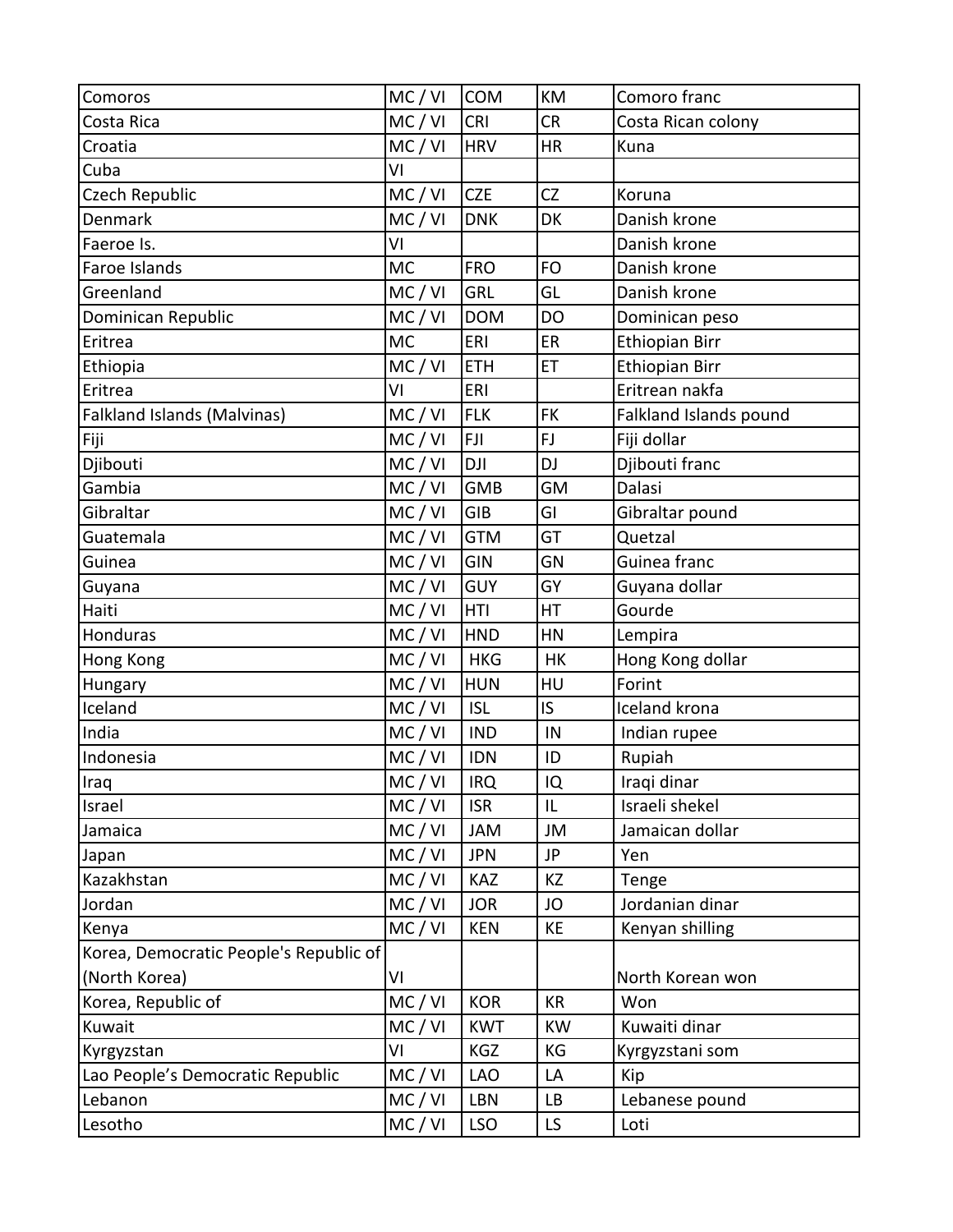| Latvia                      | VI        | <b>LVA</b> |           | Latvian lats                  |
|-----------------------------|-----------|------------|-----------|-------------------------------|
|                             |           |            |           | Euro                          |
| Liberia                     | MC/VI     | <b>LBR</b> | <b>LR</b> | Liberian dollar               |
| Libyan Arab Jamahiriya      | ٧I        | <b>LBY</b> | <b>LY</b> | Libyan dinar                  |
| Lithuania                   | MC / VI   | LTU        | <b>LT</b> | Lithuanian litas              |
|                             |           |            |           | Euro                          |
| Macao                       | MC/VI     | <b>MAC</b> | <b>MO</b> | Pataca                        |
| Malawi                      | MC/VI     | <b>MWI</b> | <b>MW</b> | Kwacha                        |
| Malaysia                    | MC / VI   | <b>MYS</b> | <b>MY</b> | Malaysian ringgit             |
| Maldives                    | MC / VI   | <b>MDV</b> | MV        | Rufiyaa                       |
| Mauritania                  | MC/VI     | <b>MRT</b> | <b>MR</b> | Ouguiya                       |
| <b>Mauritius</b>            | MC/VI     | <b>MUS</b> | MU        | Mauritius rupee               |
| Mexico                      | MC/VI     | <b>MEX</b> | <b>MX</b> | Mexican peso                  |
| Mongolia                    | MC / VI   | <b>MNG</b> | MN        | Tugrik                        |
| Moldova, Republic of        | MC/VI     | <b>MDA</b> | <b>MD</b> | Moldovan leu                  |
| Morocco                     | MC / VI   | <b>MAR</b> | MA        | Moroccan dirham               |
| Western Sahara              | MC/VI     | <b>ESH</b> | EH        | Moroccan dirham               |
| Oman                        | MC/VI     | <b>OMN</b> | <b>OM</b> | Rial omani                    |
| Namibia                     | MC/VI     | <b>NAM</b> | <b>NA</b> | Dollar                        |
| Nepal                       | MC/VI     | <b>NPL</b> | <b>NP</b> | Nepalese rupee                |
| Curacao                     | MC/VI     | <b>CUW</b> | <b>CW</b> | Netherlands Antillian guilder |
| <b>Netherlands Antilles</b> | MC / VI   | <b>ANT</b> | AN        | Netherlands Antillian guilder |
| Sint Maarten (Dutch Part)   | MC/VI     | <b>SXM</b> | <b>SX</b> | Netherlands Antillian guilder |
| Aruba                       | MC/VI     | <b>ABW</b> | AW        | Guilder                       |
| Vanuatu                     | MC/VI     | <b>VUT</b> | VU        | Vatu                          |
| Cook Islands                | MC/VI COK |            | CK        | New Zealand dollar            |
| New Zealand                 | MC / VI   | <b>NZL</b> | <b>NZ</b> | New Zealand dollar            |
| Niue                        | MC / VI   | <b>NIU</b> | <b>NU</b> | New Zealand dollar            |
| Pitcairn                    | MC / VI   | <b>PCN</b> | PN        | New Zealand dollar            |
| Tokelau                     | MC / VI   | <b>TKL</b> | <b>TK</b> | New Zealand dollar            |
| Nicaragua                   | MC / VI   | <b>NIC</b> | ΝI        | Cordoba Noro                  |
| Nigeria                     | MC / VI   | <b>NGA</b> | <b>NG</b> | Naira                         |
| Antarctica                  | MC / VI   | <b>ATA</b> | AQ        | Norwegian krone               |
| <b>Bouvet Island</b>        | MC / VI   | <b>BVT</b> | <b>BV</b> | Norwegian krone               |
| Norway                      | MC / VI   | <b>NOR</b> | <b>NO</b> | Norwegian krone               |
| Svalbard and Jan Mayen      | MC / VI   | <b>SJM</b> | SJ        | Norwegian krone               |
| Pakistan                    | MC / VI   | <b>PAK</b> | PK        | Pakistan rupee                |
| Papua New Guinea            | MC / VI   | <b>PNG</b> | PG        | Kina                          |
| Paraguay                    | MC / VI   | <b>PRY</b> | PY        | Guarani                       |
| Peru                        | MC / VI   | PER        | PE        | Nuevo sol                     |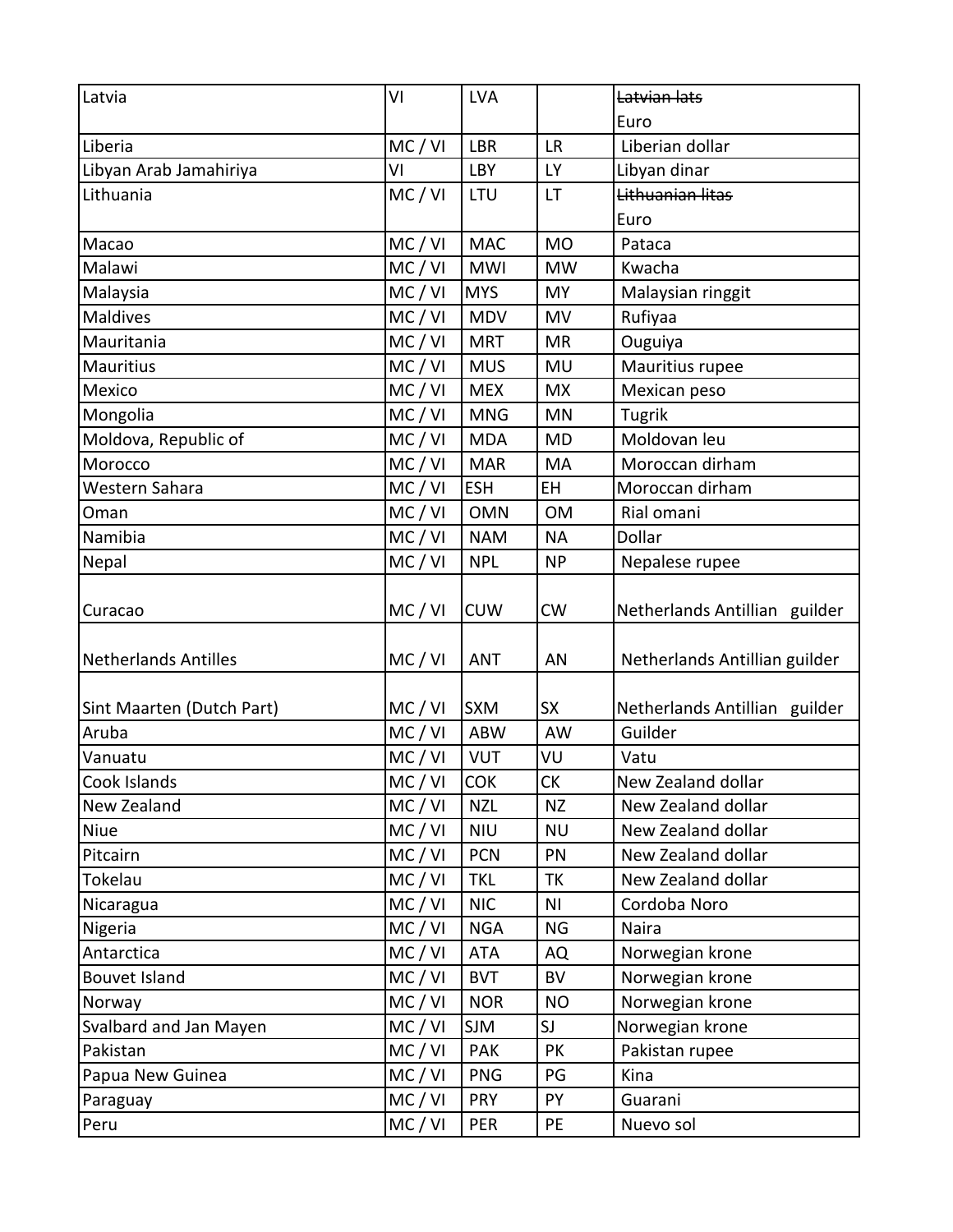| Philippines                            | MC / VI   | PHL        | PH                     | Philippine peso            |
|----------------------------------------|-----------|------------|------------------------|----------------------------|
| Guinea-Bissau                          | VI        | <b>GNB</b> | GW                     | Guinea-Bissau peso         |
| Qatar                                  | MC / VI   | QAT        | QA                     | Qatari rial                |
| Armenia                                | <b>MC</b> | <b>ARM</b> | AM                     | New ruble                  |
| <b>Belarus</b>                         | <b>MC</b> | <b>BLR</b> | BY                     | New ruble                  |
| Kyrgyzstan                             | <b>MC</b> | <b>KGZ</b> | KG                     | New ruble                  |
| <b>Russian Federation</b>              | MC/VI     | <b>RUS</b> | <b>RU</b>              | Russian ruble              |
| Turkmenistan                           | MC/VI     | <b>TKM</b> | <b>TM</b>              | Russian ruble              |
| Rwanda                                 | MC / VI   | <b>RWA</b> | <b>RW</b>              | Rwanda franc               |
| Saint Helena, Ascension and Tristan Da |           |            |                        |                            |
| Cunha                                  | MC / VI   | <b>SHN</b> | <b>SH</b>              | St. Helena pound           |
| Sao Tome and Principe                  | MC/VI     | <b>STP</b> | <b>ST</b>              | Dobra                      |
| Saudi Arabia                           | MC/VI     | SAU        | <b>SA</b>              | Saudi riyal                |
| Seychelles                             | MC/VI     | <b>SYC</b> | <b>SC</b>              | Seychelles rupee           |
| Sierra Leone                           | MC/VI     | <b>SLE</b> | <b>SL</b>              | Leone                      |
| Singapore                              | MC/VI     | SGP        | SG                     | Singapore dollar           |
| Vietnam                                | MC/VI     | <b>VNM</b> | VN                     | Dong                       |
| Somalia                                | MC/VI     | SOM        | SO                     | Somali shilling            |
| South Africa                           | <b>MC</b> | ZAF        | ZA                     | Rand                       |
| (primary) Namibia                      | VI        |            |                        | Rand                       |
| Lesotho                                | VI        |            |                        | Rand                       |
| Zimbabwe                               | VI        |            |                        | Zimbabwean dollar          |
| South Sudan                            | VI        |            |                        |                            |
| Swaziland                              | MC / VI   | SWZ        | <b>SZ</b>              | Lilangeni                  |
| Sweden                                 | MC/VI     | <b>SWE</b> | <b>SE</b>              | Swedish Krona              |
| Liechtenstein                          | MC / VI   | LIE        | $\mathsf{L}\mathsf{I}$ | Swiss franc                |
| Switzerland                            | MC / VI   | <b>CHE</b> | <b>CH</b>              | Swiss franc                |
| Syrian Arab Rep.                       | VI        |            |                        |                            |
| Thailand                               | MC/VI     | <b>THA</b> | TH                     | Baht                       |
| Tonga                                  | MC / VI   | <b>TON</b> | T <sub>O</sub>         | Pa'anga                    |
| <b>Trinidad and Tobago</b>             | MC / VI   | <b>TTO</b> | TT                     | Trinidad and Tobago dollar |
| <b>United Arab Emirates</b>            | MC / VI   | ARE        | AE                     | UAE dirham                 |
| Tunisia                                | MC/VI     | <b>TUN</b> | <b>TN</b>              | Tunisian dinar             |
| Uganda                                 | MC / VI   | <b>UGA</b> | UG                     | Uganda shilling            |
| Macedonia                              | MC / VI   | <b>MKD</b> | МK                     | Denar                      |
| Egypt                                  | MC/VI     | EGY        | EG                     | Egyptian pound             |
| <b>United Kingdom</b>                  | MC / VI   | <b>GBR</b> | GB                     | Pound sterling             |
| So. Georgia and So. Sandwich Is.       | VI        |            |                        | Pound sterling             |
| Tanzania, United Republic of           | MC / VI   | <b>TZA</b> | TZ                     | Tanzanian shilling         |
| American Samoa                         | MC / VI   | <b>ASM</b> | AS                     | U.S. dollar                |
| Bonaire, St. Eusasius and Saba         | MC / VI   | <b>BES</b> | <b>BQ</b>              | U.S. dollar                |
| <b>British Indian Ocean Territory</b>  | MC/VI     | <b>IOT</b> | IO                     | U.S. dollar                |
| British Virgin Is.                     | VI        |            |                        | U.S. dollar                |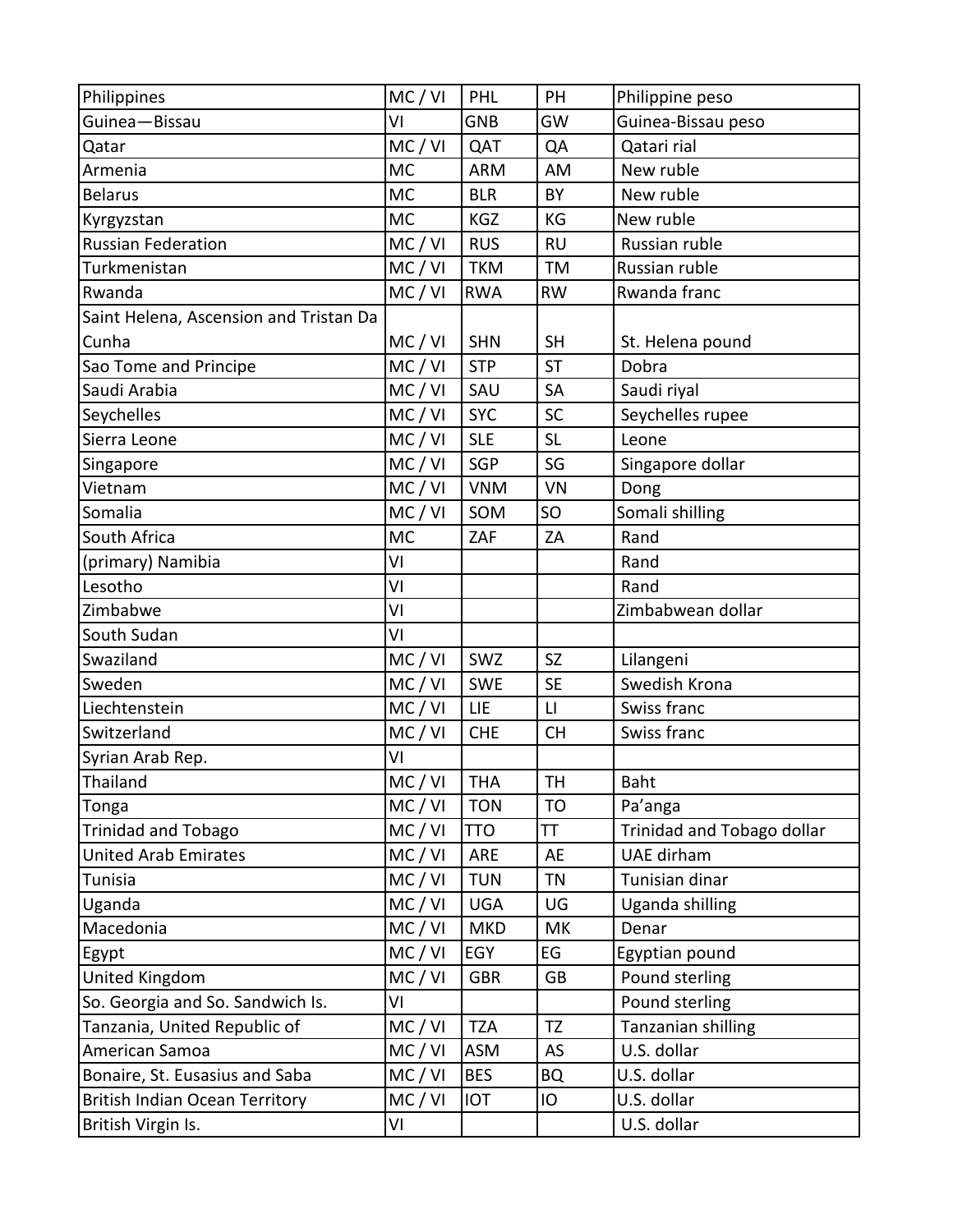| Ecuador                           | MC / VI   | <b>ECU</b> | EC        | U.S. dollar           |
|-----------------------------------|-----------|------------|-----------|-----------------------|
| El Salvador                       | ٧I        |            |           | U.S. dollar           |
| Guam                              | MC/VI     | <b>GUM</b> | GU        | U.S. dollar           |
| Libyan Arab Jamahiriya            | <b>MC</b> | <b>LBY</b> | <b>LY</b> | U.S. dollar           |
| <b>Marshall Islands</b>           | MC/VI     | <b>MHL</b> | MH        | U.S. dollar           |
| Micronesia, Federated States of   | MC / VI   | <b>FSM</b> | <b>FM</b> | U.S. dollar           |
| Northern Mariana Islands          | MC/VI     | <b>MNP</b> | <b>MP</b> | U.S. dollar           |
| Palau                             | MC/VI     | <b>PLW</b> | PW        | U.S. dollar           |
| Palestine Territory, Occupied     | MC/VI     | <b>PSE</b> | <b>PS</b> | U.S. dollar           |
| <b>Puerto Rico</b>                | MC / VI   | PRI        | PR        | U.S. dollar           |
| Timor-Leste                       | MC/VI     | <b>TMP</b> | <b>TP</b> | U.S. dollar           |
| <b>Turks and Caicos Islands</b>   | MC / VI   | <b>TCA</b> | <b>TC</b> | U.S. dollar           |
| U.S. Minor Outlying Islands       | MC/VI     | <b>UMI</b> | <b>UM</b> | U.S. dollar           |
| U.S. Virgin Is.                   | VI        |            |           | U.S. dollar           |
| <b>United States</b>              | MC / VI   | <b>USA</b> | <b>US</b> | U.S. dollar           |
| Virgin Islands, British           | <b>MC</b> | VGB        | VG        | U.S. dollar           |
| Virgin Islands, U.S.              | <b>MC</b> | <b>VIR</b> | VI        | U.S. dollar           |
| Zimbabwe                          | <b>MC</b> | ZWE        | ZW        | U.S. dollar           |
| Uruguay                           | MC/VI     | <b>URY</b> | UY        | Peso Uruguayo         |
| Uzbekistan                        | MC / VI   | <b>UZB</b> | UZ        | Uzbekistan sum        |
| Samoa                             | MC/VI     | <b>WSM</b> | <b>WS</b> | Tala                  |
| Yemen                             | MC / VI   | <b>YEM</b> | ΥE        | Yemeni rial           |
| Taiwan                            | MC/VI     | <b>TWN</b> | <b>TW</b> | New Taiwan dollar     |
| Ghana                             | MC/VI     | <b>GHA</b> | GH        | Cedi                  |
| Venezuela, Bolivarian Republic of | MC / VI   | <b>VEN</b> | VE        | <b>Bolivar fuerte</b> |
| Sudan                             | VI        |            |           |                       |
| Serbia                            | MC/VI     | <b>SRB</b> | <b>RS</b> | Serbian dinar         |
| Mozambique                        | MC/VI     | MOZ        | MZ        | Metical               |
| Azerbaijan                        | MC/VI     | AZE        | AZ        | Azerbaijanian manat   |
| Romania                           | MC / VI   | <b>ROM</b> | <b>RO</b> | Romanian leu          |
| Turkey                            | MC / VI   | <b>TUR</b> | <b>TR</b> | Turkish lira          |
| Cameroon                          | MC/VI     | <b>CMR</b> | <b>CM</b> | CFA franc BEAC        |
| Central African Republic          | MC / VI   | CAF        | CF        | <b>CFA franc BEAC</b> |
| Chad                              | MC/VI     | <b>TCD</b> | TD        | CFA franc BEAC        |
| Congo                             | MC/VI     | <b>COG</b> | CG        | <b>CFA franc BEAC</b> |
| <b>Equatorial Guinea</b>          | MC / VI   | <b>GNQ</b> | GQ        | CFA franc BEAC        |
| Gabon                             | MC / VI   | GAB        | GA        | <b>CFA franc BEAC</b> |
| Anguilla                          | MC/VI     | AIA        | Al        | East Caribbean dollar |
| Antigua and Barbuda               | MC / VI   | ATG        | AG        | East Caribbean dollar |
| Dominica                          | MC/VI     | <b>DMA</b> | DM        | East Caribbean dollar |
| Grenada                           | MC / VI   | <b>GRD</b> | GD        | East Caribbean dollar |
| Montserrat                        | MC / VI   | <b>MSR</b> | <b>MS</b> | East Caribbean dollar |
| St. Kitts and Nevis               | MC/VI     | <b>KNA</b> | KN        | East Caribbean dollar |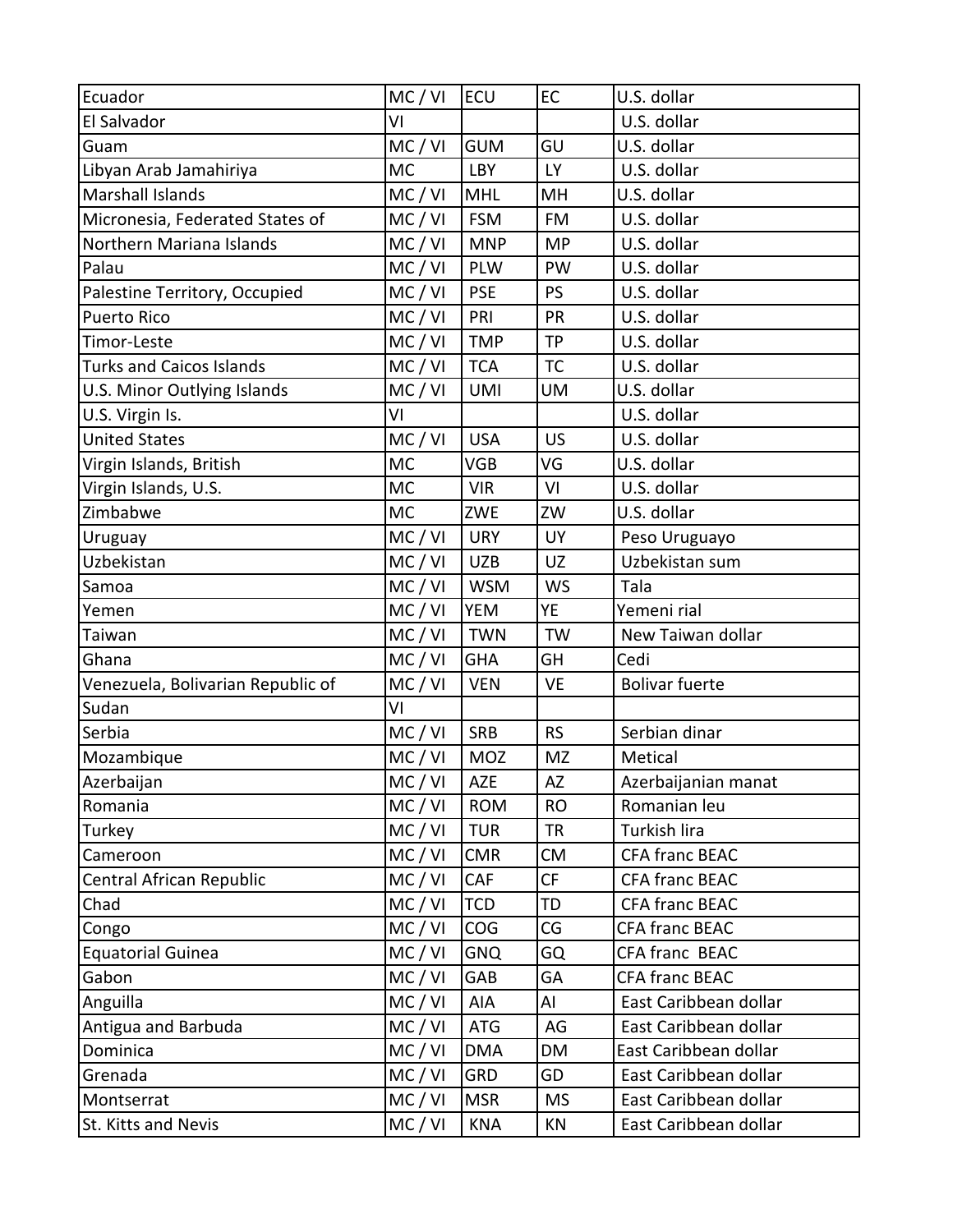| St. Lucia                                 | MC / VI   | <b>LCA</b> | LC                     | East Caribbean dollar     |
|-------------------------------------------|-----------|------------|------------------------|---------------------------|
| St. Vincent and the Grenadines            | MC / VI   | <b>VCT</b> | VC                     | East Caribbean dollar     |
| <b>Benin</b>                              | MC / VI   | <b>BEN</b> | <b>BJ</b>              | CFA franc BCEAO           |
| <b>Burkina Faso</b>                       | MC / VI   | <b>BFA</b> | BF                     | <b>CFA franc BCEAO</b>    |
| Côte D'Ivoire                             | MC/VI     | <b>CIV</b> | CI                     | CFA franc BCEAO           |
| Guinea-Bissau                             | <b>MC</b> | <b>GNB</b> | GW                     | CFA franc BCEAO           |
| Mali                                      | MC / VI   | MLI        | ML                     | CFA franc BCEAO           |
| Niger                                     | MC/VI     | <b>NER</b> | <b>NE</b>              | CFA franc BCEAO           |
| Senegal                                   | MC/VI     | <b>SEN</b> | SN                     | CFA franc BCEAO           |
| Togo                                      | MC / VI   | <b>TGO</b> | <b>TG</b>              | CFA franc<br><b>BCEAO</b> |
| French Polynesia                          | MC / VI   | <b>PYF</b> | PF                     | CFP franc                 |
| New Caledonia                             | MC/VI     | <b>NCL</b> | <b>NC</b>              | CFA franc                 |
| Wallis and Futuna                         | MC/VI     | <b>WLF</b> | WF                     | CFP franc                 |
|                                           |           |            |                        |                           |
| <b>European Monetary Cooperation Fund</b> | ΙVΙ       |            |                        |                           |
| Suriname                                  | MC/VI     | <b>SUR</b> | <b>SR</b>              | Suriname dollar           |
| Madagascar                                | MC / VI   | <b>MDG</b> | MG                     | Malagasy ariary           |
| Afghanistan                               | MC/VI     | AFG        | AF                     | New Afghani               |
| Tajikistan                                | MC / VI   | <b>TJK</b> | TJ                     | Tajikistan somoni         |
| Angola                                    | MC/VI     | <b>AGO</b> | AO                     | Angola kwanza             |
| <b>Belarus</b>                            | VI        | <b>BLR</b> | BY                     | Belarusian ruble          |
| <b>Bulgaria</b>                           | MC / VI   | <b>BGR</b> | BG                     | New Bulgarian lev         |
| Democratic Republic of the Congo          | MC / VI   | ZAR        | CD                     | Congolese franc           |
| Bosnia and Herzegovina                    | MC/VI     | <b>BIH</b> | <b>BA</b>              | Convertible mark          |
| Andorra                                   | <b>MC</b> | <b>AND</b> | <b>AD</b>              | Euro                      |
| Austria                                   | <b>MC</b> | <b>AUT</b> | AT                     | Euro                      |
| <b>Belgium</b>                            | <b>MC</b> | <b>BEL</b> | <b>BE</b>              | Euro                      |
| Cyprus                                    | MC/VI     | <b>CYP</b> | <b>CY</b>              | Euro                      |
| Estonia                                   | MC/VI     | <b>EST</b> | EE                     | Euro                      |
| <b>European Union Countries</b>           | MC / VI   |            |                        | Euro                      |
| Finland                                   | MC        | <b>FIN</b> | FI.                    | Euro                      |
| France                                    | MC        | <b>FRA</b> | <b>FR</b>              | Euro                      |
| French Guiana                             | МC        | <b>GUF</b> | GF                     | Euro                      |
| French Southern Territories               | <b>MC</b> | <b>ATF</b> | TF.                    | Euro                      |
| Germany                                   | МC        | DEU        | DE                     | Euro                      |
| Greece                                    | MC        | <b>GRC</b> | <b>GR</b>              | Euro                      |
| Guadeloupe                                | MC / VI   | <b>GLP</b> | <b>GP</b>              | Euro                      |
| Ireland                                   | <b>MC</b> | <b>IRL</b> | IE                     | Euro                      |
| Italy                                     | MC        | <b>ITA</b> | IT                     | Euro                      |
| Kosovo, United Nations Mission in         |           |            |                        |                           |
| Kosovo (UNMIK)                            | <b>MC</b> | QZZ        | QZ                     | Euro                      |
| Latvia                                    | <b>MC</b> | <b>LVA</b> | $\mathsf{L}\mathsf{V}$ | Euro                      |
| Luxembourg                                | МC        | <b>LUX</b> | LU                     | Euro                      |